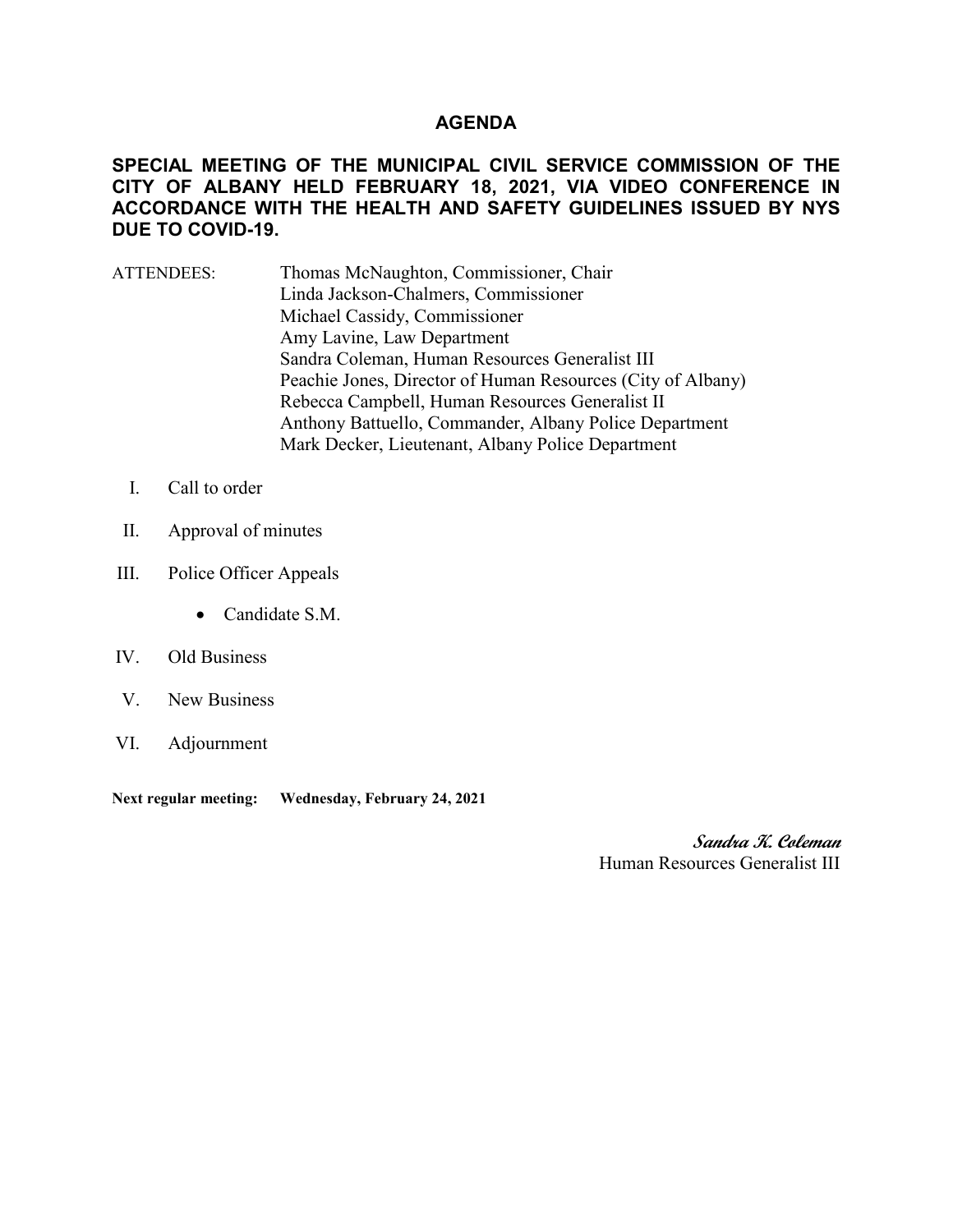### **MINUTES**

# **SPECIAL MEETING OF THE MUNICIPAL CIVIL SERVICE COMMISSION OF THE CITY OF ALBANY HELD FEBRUARY 11, 2021, VIA VIDEO CONFERENCE IN ACCORDANCE WITH THE HEALTH AND SAFETY GUIDELINES ISSUED BY NYS DUE TO COVID-19.**

- ATTENDEES: Thomas McNaughton, Commissioner, Chair Linda Jackson-Chalmers, Commissioner Michael Cassidy, Commissioner Amy Lavine, Law Department Sandra Coleman, Human Resources Generalist III Peachie Jones, Director of Human Resources (City of Albany) Rebecca Campbell, Human Resources Generalist II Anthony Battuello, Commander, Albany Police Department Mark Decker, Lieutenant, Albany Police Department
	- I. Call to order

**The meeting was called to order by Commissioner McNaughton at 4:37 p.m.**

II. Executive Session

**The Commission moved to go into Executive Session at 4:40 p.m. to discuss matters leading to the appointment of a particular person(s).**

**The Commission left Executive Session at 5:26 p.m.** 

III. Approval of minutes

**The Commission voted unanimously to approve the minutes from the January 27, 2021 meeting as written.**

IV. Telecommunications Non-Selections – **The Commission unanimously voted to nonselect the following candidates.**

| <b>CANDIDATE</b> | <b>REASON</b>          |
|------------------|------------------------|
| L.G              | Pre-employment Testing |
| K.G.             | Pre-employment Testing |
| J.M.             | Pre-employment Testing |
|                  | Pre-employment Testing |

V. Police Officer Non-Selections - **The Commission unanimously voted to non-select the following candidates.**